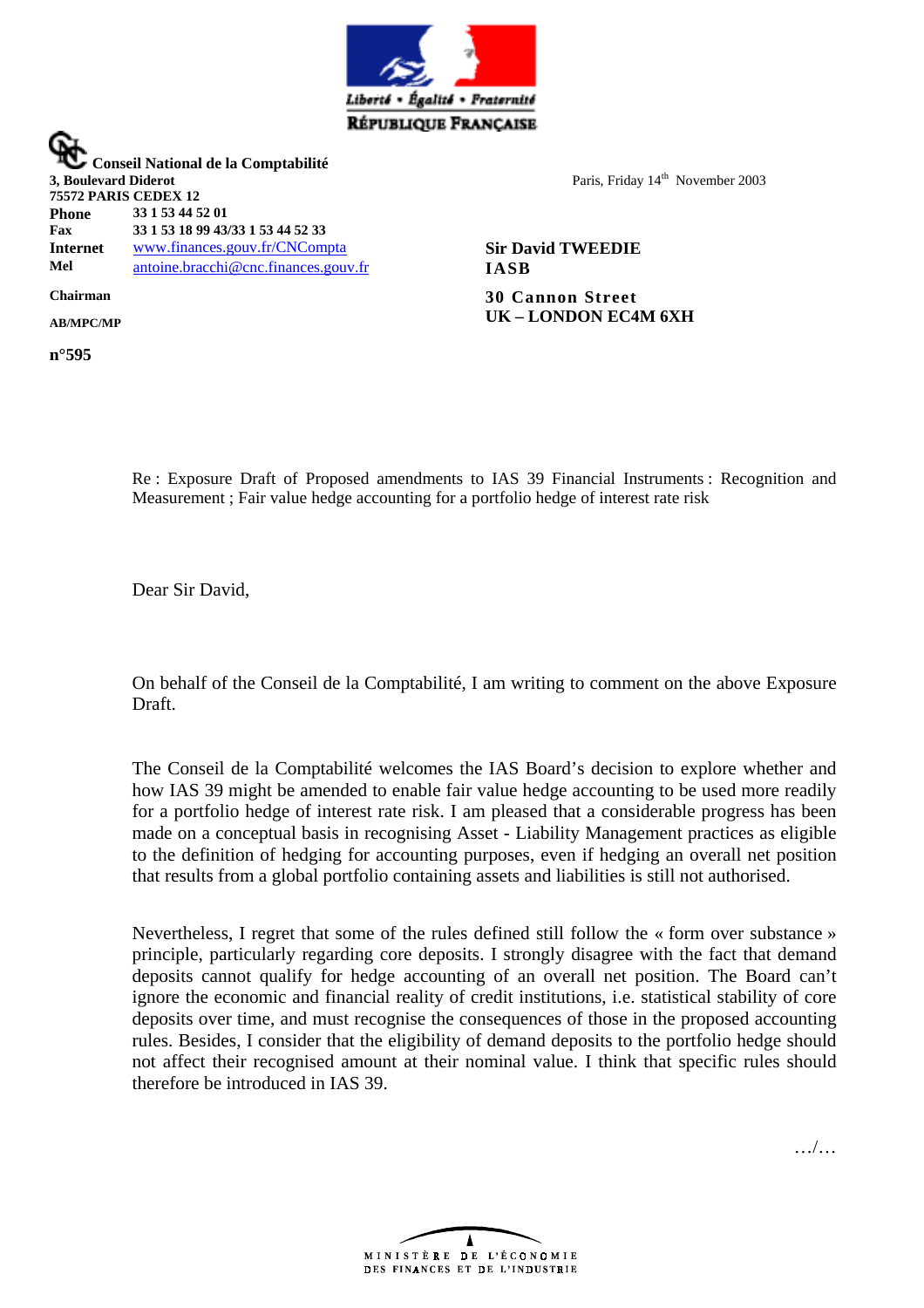As the Exposure Draft introduces the possibility of hedge accounting for a portfolio hedge of interest rate risk, I think it is irrelevant to preclude designating internal contracts as hedging instruments, the use of internal contracts arising from the need to transfer interest rate positions from the banking book to the ALM Department. Consequently, I urge the Board to re-examine this fundamental question, recognising that no profits or losses should be incurred on these internal contracts.

Regarding ineffectiveness, I agree with your arguments for approach C which is the most appropriate way of designating the hedged item ; I do not support approach D which spreads artificially partial hedging on each designated item.

You will find enclosed our detailed comments on the Exposure Draft.

If you have any questions regarding these comments, do not hesitate to contact me.

Yours sincerely,

**Antoine BRACCHI**

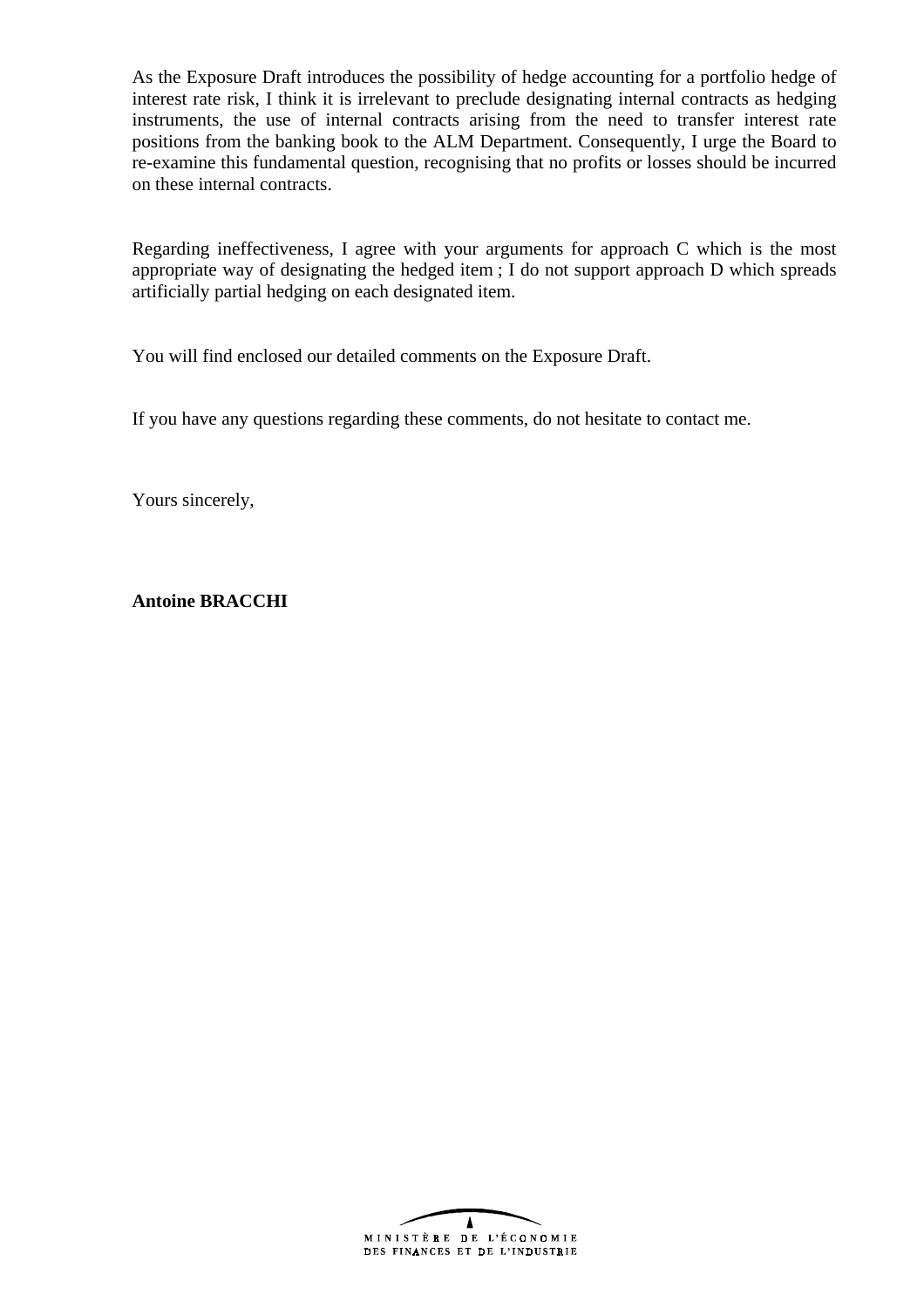## **Question 1 – Hedge designation and the resulting effect on measuring ineffectiveness**

Draft paragraph 128A proposes that in a fair value hedge of the interest rate risk associated with a portion of a portfolio of financial assets (or financial liabilities), the hedged item may be designated in terms of an amount of assets (or liabilities) in a maturity time period, rather than as individual assets or liabilities or the overall net position. It also proposes that the entity may hedge only a portion of the interest rate risk associated with this designated amount. For example, it may hedge the change in the fair value of the designated amount attributable to changes in interest rates on the basis of expected, rather than contractual, repricing dates (the repricing date of an item is the date on which the item will be repaid or reprice to market rates). However, the Board concluded that ineffectiveness would arise if these expected repricing dates are revised (eg in the light of recent prepayment experience), or actual repricing dates differ from those expected . Draft paragraph A36 describes how the amount of such ineffectiveness is calculated. Paragraphs BC16-BC26 of the Basis for Conclusions set out alternative methods of designation that the Board considered, their effect on measuring ineffectiveness and the basis for the Board's decisions including why it rejected these alternative methods.

## **Do you agree with the proposed designation and the resulting effect on measuring ineffectiveness ?**

## **(a) If not, in your view how should the hedged item be designated and why ?**

## *General comments on designation of the hedged position*

We agree with the Board's proposal not to require individual assets or individual liabilities to be designated as the hedged item. Nevertheless, we think that this designation based on a portion of either the assets or the liabilities is not consistent with Asset - Liability Management practices, the role of which is to hedge the overall net position that results from a global portfolio containing assets and liabilities.

As the objective of the Asset and Liability Management is to reduce the effects of changes in interest rates, interest rate risk derived from the net hedged position should be designated as the hedged item. The application of fair value hedge and cash flow hedge models as defined by the Standard are not able to capture and to reflect in accounting terms the characteristics of macro-hedging. Hedging an interest rate risk derived from a net assets/liabilities position in order to reduce the sensitivity of interest margins is different from hedging fair value changes of those assets or liabilities. Macro-hedging also doesn't aim at hedging the variability in cash flows attached to variable rate assets and liabilities. The proposed designation is not consistent with existing ALM systems and will entail additional systems costs, and thus, for no accounting benefits.

As observed in paragraph BC 11, some Board members favour the designation of a net position. We agree with these dissenting views and we consider that the hedging rules of IAS 39 are not appropriately defined for macro-hedging.

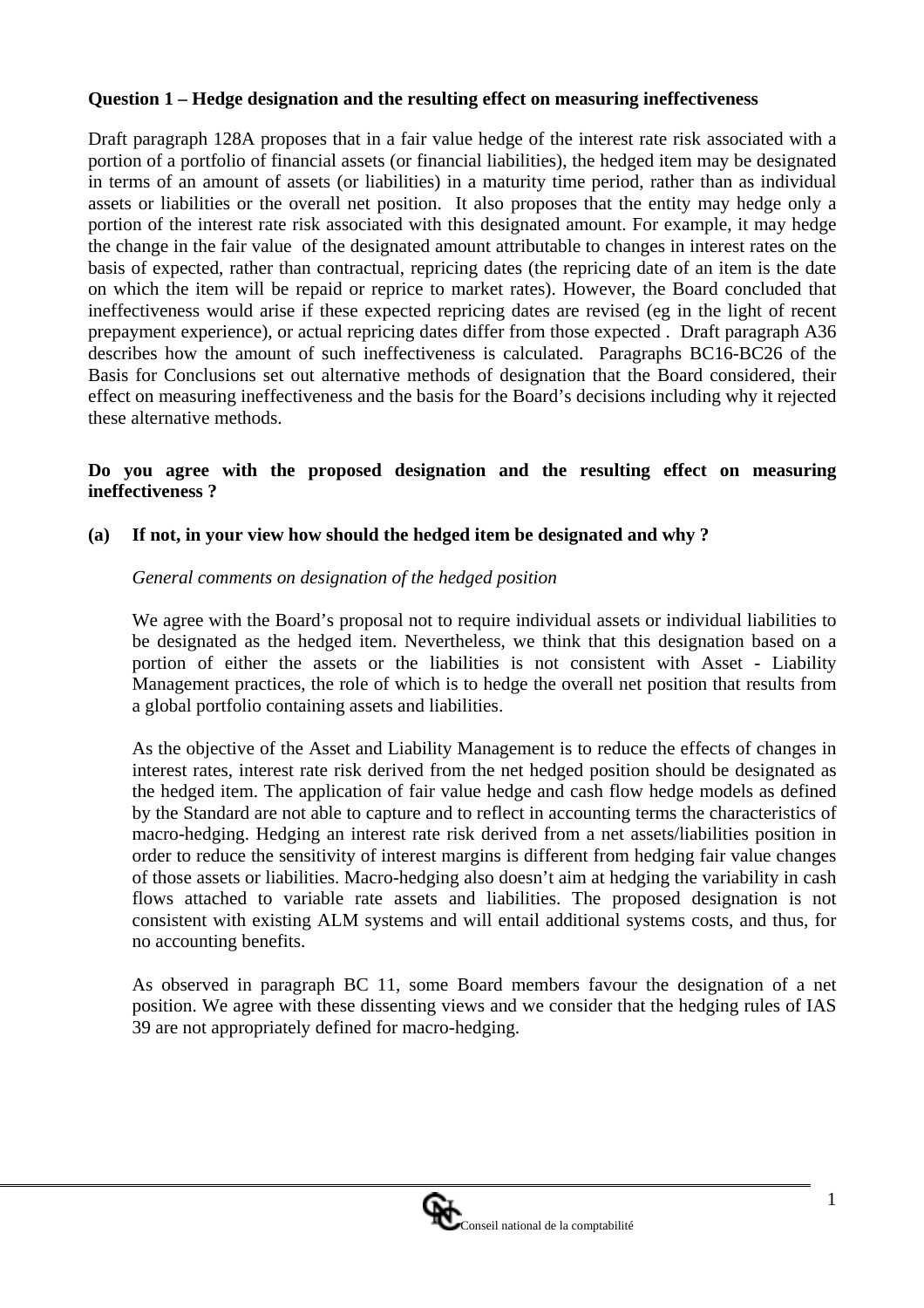## *ALM risk management is based on a portfolio approach*

The general objective of Asset and Liability Management is to reduce the exposure to interest rate risk of a certain amount of the assets/liabilities over time. The ALM hedging strategy is to time schedule gross fixed rate assets and liabilities into time periods and, for each time period, to assess the interest rate risk exposure on the fixed rate gap. Prepayment risk is taken into account in the construction of the time maturity schedule. Moreover, in practice, the net gap of fixed rate assets or liabilities is never hedged in its entirety. The ALM manager monitors this gap over time, follows movements in the gap (due for example to prepayments) and controls that there are sufficient aggregated fixed-rate assets or liabilities to establish that the amount as being hedged will never be lower than the nominal of the hedging derivatives entered into to offset the interest rate risk, and to justify the hedging relationship.

In this way, ALM risk management is based on a portfolio approach and, as a consequence, the assets and liabilities that constitute the fixed rate gap are considered to be fungible.

# *The four approaches of designation and our arguments for approach C*

The four approaches of designation described in paragraph BC 19 represent two ways of designation :

- designation of a layer of assets (or liabilities) in approaches A, B and C ;

- designation of a percentage of assets (or liabilities) in approach D.

As already mentioned, the ALM manager incorporates the effect of prepayment risks in scheduling fixed rate assets and liabilities to determine the net position to be hedged. Only if the hedged item decreases, for example in the event of prepayment earlier than expected, ineffectiveness will arise. If the net position increases, due to prepayments that occur later than expected, there is no ineffectiveness.

**Consequently, we consider that approach C (and approach B only slightly different from approach C) is the appropriate way of designating the hedged item.** 

**We do not support approach A, because it assumes that any prepayment would be related first to the unhedged portion even though assets and liabilities are naturally hedged.** 

**We are strongly opposed to approach D** (see question 1 b,)**, because it leads to account ineffectiveness in the case where the entity is underhedged.**

Approaches B and C are very similar. In approach B, the entity hedges an amount of assets equal to the entire net position. In approach C, the entity hedges a part of the net position. If we support approaches B and C, we consider that approach C corresponds more to the economic reality of hedging as, most of time, practices of banks is to hedge only part of the global position.

In approach C, when there are prepayments, the reductions are assumed to come first from the unhedged risk of the net position, and then from the hedged risk of the net position. We agree with the fact that prepayment does not lead to ineffectiveness if the amount prepaid does not exceed the unhedged risk associated with the hedged amount. In the case of assets prepaid later than expected so that entity revises upwards its estimate, it is normal that no

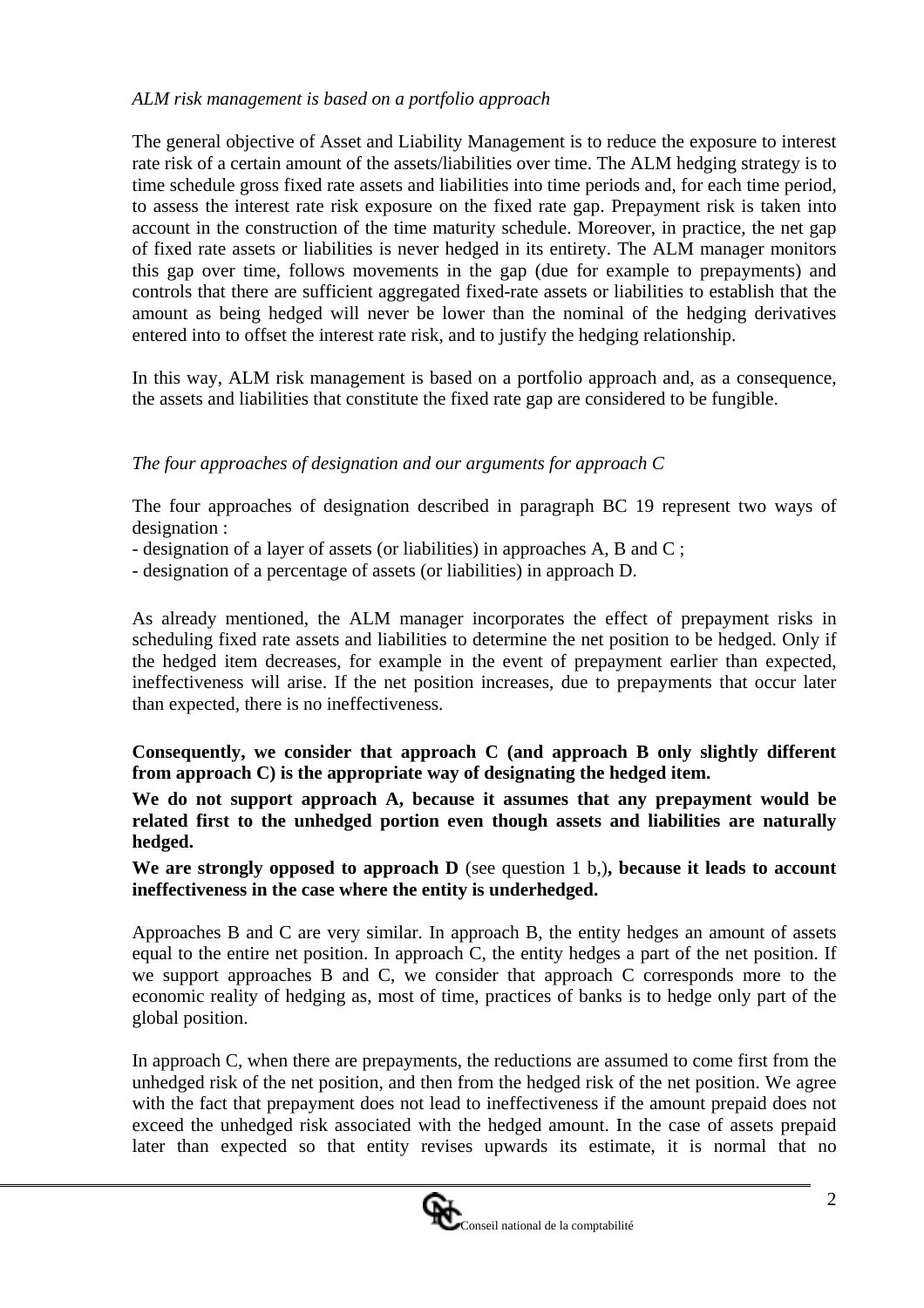ineffectiveness arises, because it is only a revision of a date that is later than previously expected.

We agree with the arguments in paragraphs BC 20 and BC 26, consistent with risk management strategy.

Other reasons for our support for approach C are the following :

- it recognises the possibility of partial hedging,
- it is consistent with the manner in which ALM Departments manage interest risk,
- it is consistent with the view that the entity is hedging interest rate risk rather than prepayment risk,
- it captures all ineffectiveness on the hedged portion.

## *Our arguments against approach A*

We do no support approach A for the following reasons.

This method is based on the premise that the derivative instruments are effective provided there is a sufficient pool of assets (or liabilities) to cover the hedging instruments. It assumes that any prepayment would be related first to the unhedged assets (or liabilities). We do not agree with this, because in our view, this approach represents the overall hedging strategy as effective when it is not.

Part of assets and liabilities are naturally hedged by each others. In case of prepayments, if the net position disappears, ineffectiveness arises and has to be accounted in profit and loss.

#### *Additional comments on interest risk and prepayment risk*

Regarding interest risk and prepayment risk, we do not agree with Board members who concludes in paragraph BC 21 e, it is not appropriate to separate those two components so closely interrelated.

- The ALM Departments don't hedge changes in the fair value of the prepayment component attached to the assets and liabilities scheduled by time periods ; they hedge the risk that interest margin decreases because of fluctuations in interest rates.
- The ALM departments hedge each risk component by different ways : interest rate risk is hedged by interest rate swaps, and prepayment risk by other derivatives, as options.
- Furthermore, changes in prepayments are not highly closely related to fluctuations in interest rates in all cases, because of the non rationale behaviours of clients. Some prepayments don't depend on interest rate level.
- Finally, the Standard allows to hedge only one risk component of a financial instrument : it is possible to hedge interest rate risk without hedging prepayment risk.

This is the reason why only the interest rate risk component must be taken into consideration to assess ineffectiveness.

We don't agree with the Board who noted in paragraph BC 23, for approach C, that it would need to introduce an arbitrary rule to prevent the « cushion » from becoming too large. We

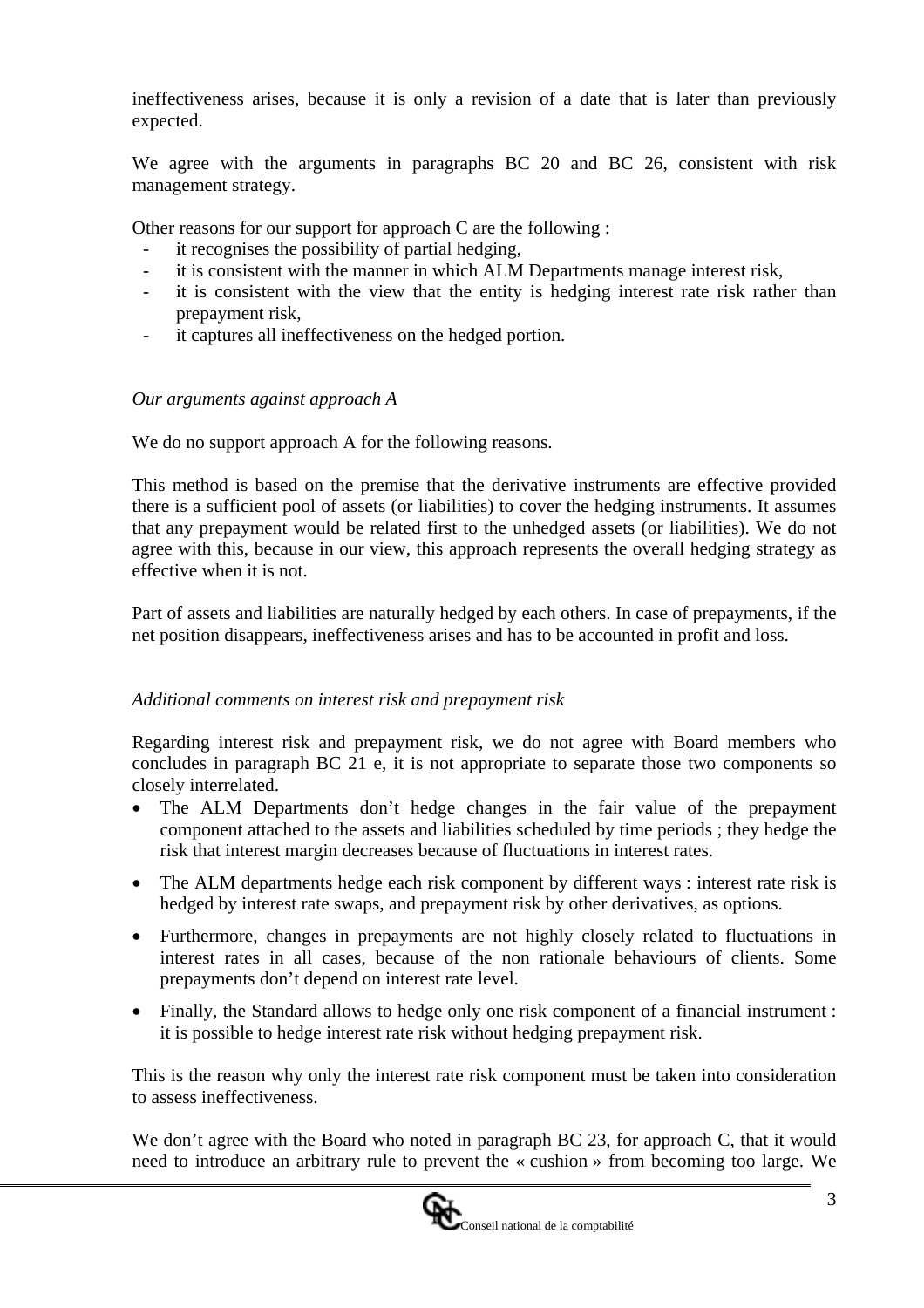consider that the IAS 39 requirements on documentation to qualify for hedge accounting don't necessitate such rules. Furthermore, we don't understand the concept of cushion. The unhedged part of interest rate risk depends on management decisions, not accounting strategies. Banks use underhedging as an easy way to buy back prepayments options embedded in assets, while using plain vanilla instruments or dealing with uncertainty inherent to the « behavioralisation » of core deposits.

## *Additional comment on designation of the hedging instruments and netting of derivatives*

Paragraph 126 F permits, under certain conditions, that two or several derivatives may be jointly designated as the hedging instruments, including where the risks arising from some derivatives offset those arising from others. Therefore, when a derivative, and in particular a swap, is designated as a hedging instrument across a number of time periods, we understand it will be possible to analyse it into a series of different 'swaplets' in order to be able to measure effectiveness for each time period, provided that each 'swaplet' corresponds to a market equivalent swap. Otherwise entities would be obliged in practice to negotiate N successive swaps (of which N-1 with forward start dates) instead of one complete swap covering all periods from 1 to N.

Consequently, when for a given maturity time period the hedge relationship is not effective, the derivative is not disqualified for all the maturity time periods it hedges, but solely for that time period.

## **(b) would your approach meet the principle underlying IAS 39 that all material ineffectiveness (arising from both over and under-hedging) should be identified and recognised in profit and loss ?**

#### *Our arguments against approach D*

We do not support approach D which doesn't recognise the possibility of partial hedging.

In this approach, ineffectiveness is recognised both in the case where the entity is over-hedged and when it is under-hedged. We think that symmetry is not a principle ; over-hedging and under-hedging don't have the same economical consequences, and therefore cannot be recognised in profit or loss in the same way.

Approach D leads to inappropriate amounts of ineffectiveness through the use of the percentage calculation. For instance, in the case of fully hedged net risk position, prepayment that occurs earlier than anticipated would result under approach D in ineffectiveness, but in a lower amount than the one that should have been calculated on approach C.

When estimated prepayments decrease, resulting in more assets in a particular maturity time period, approach D also leads to ineffectiveness. But in this case, the hedge remains effective : it becomes only partial.

Finally, we fully support arguments against approach D described in paragraph BC 25.

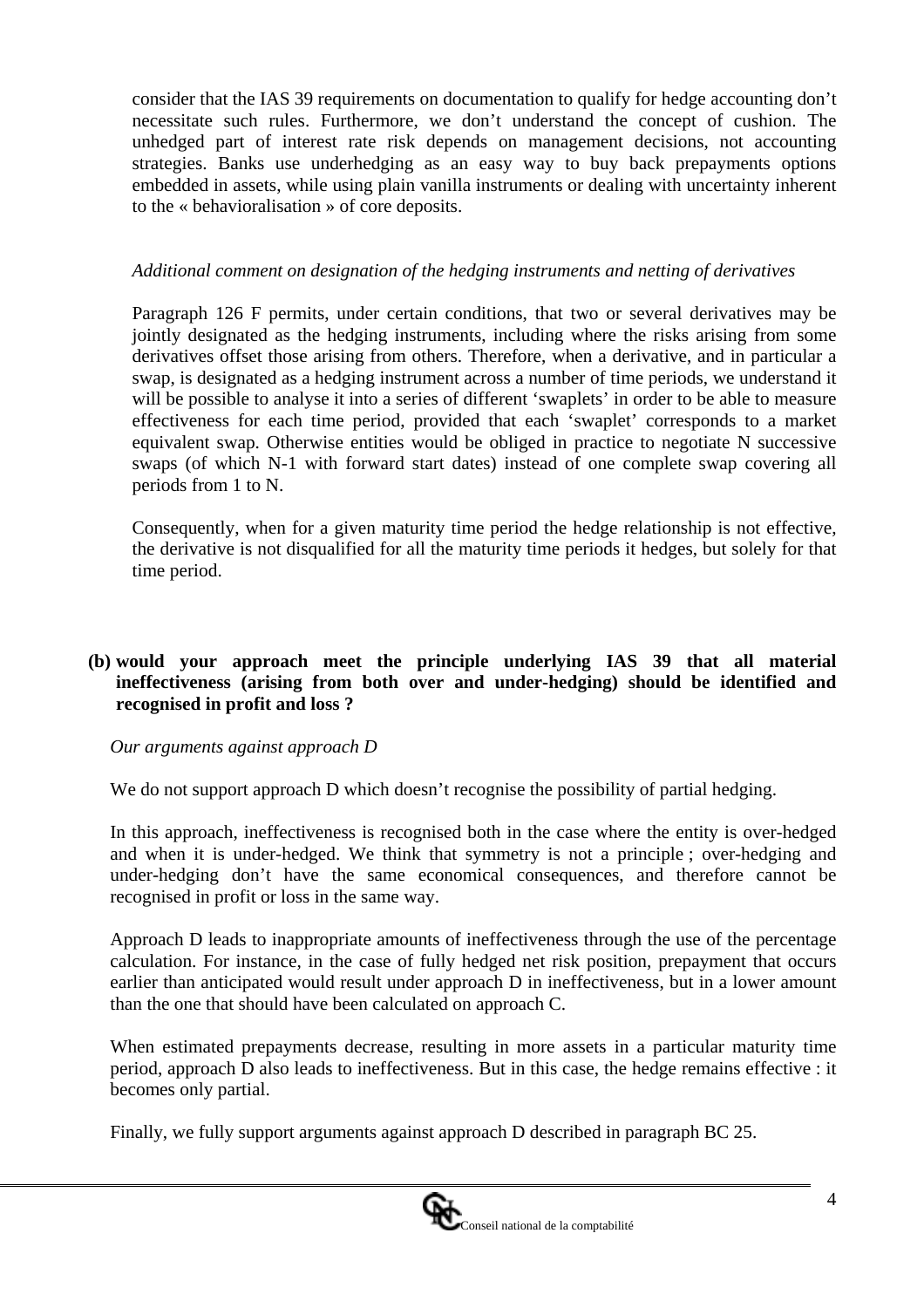*Sources of ineffectiveness should be limited to the cases where the nominal amount of the hedging derivatives are higher than the amount of the hedged position.*

We consider that as long as the amount of the hedged item is higher than the amount of the hedging instrument, there is no ineffectiveness. On the contrary, ineffectiveness will arise when :

- repricing dates are different from those expected (i.e. changes in the effects of prepayments for example). If prepayment rates decrease (i.e. expected maturities increase), no ineffectiveness will arise as long as the hedgeable amount for a given maturity time period continues to be higher than the nominal amount of the derivative hedging instruments. If, on the other hand, prepayment rates increase, ineffectiveness will arise to the extent that the hedgeable amount falls below the nominal amount of the derivatives.
- hedged assets are derecognised or impaired. In this case, ineffectiveness will only arise to the extent that the hedged amount falls below the nominal amount of the hedging derivatives.

We consider that other causes of ineffectiveness as mentioned in paragraph A 35 should be negligible.

Finally, we agree with the alternative view of the five Board members (§ AV2) who think that ineffectiveness must be recognised only when the net position in the portfolio is overhedged.

## **(c) under your approach, how and when would amounts that are presented in the balance sheet line items referred in paragraph 154 be removed from the balance sheet.**

We consider that the fair value adjustments would be removed from the balance sheet when the hedged amount falls below the nominal amount of the hedging derivatives in case of ineffectiveness.

As stated in paragraph 154, this item shall also be removed from the balance sheet when the assets and liabilities to which it relates are derecognised.

For as long as the amount of the hedged item is higher than the amount of the hedging derivatives, there is no reason to derecognise these adjustments which remain in the balance sheet. The only fair value changes are recorded in profit and loss between one period and the next.

When a separate item arises in relation to a hedge of assets, and this is matched by the fair value of the hedging derivatives, the fair value of the derivatives will decline to zero over this period and the fair value of the loans will also converge to their principal amount over this period.

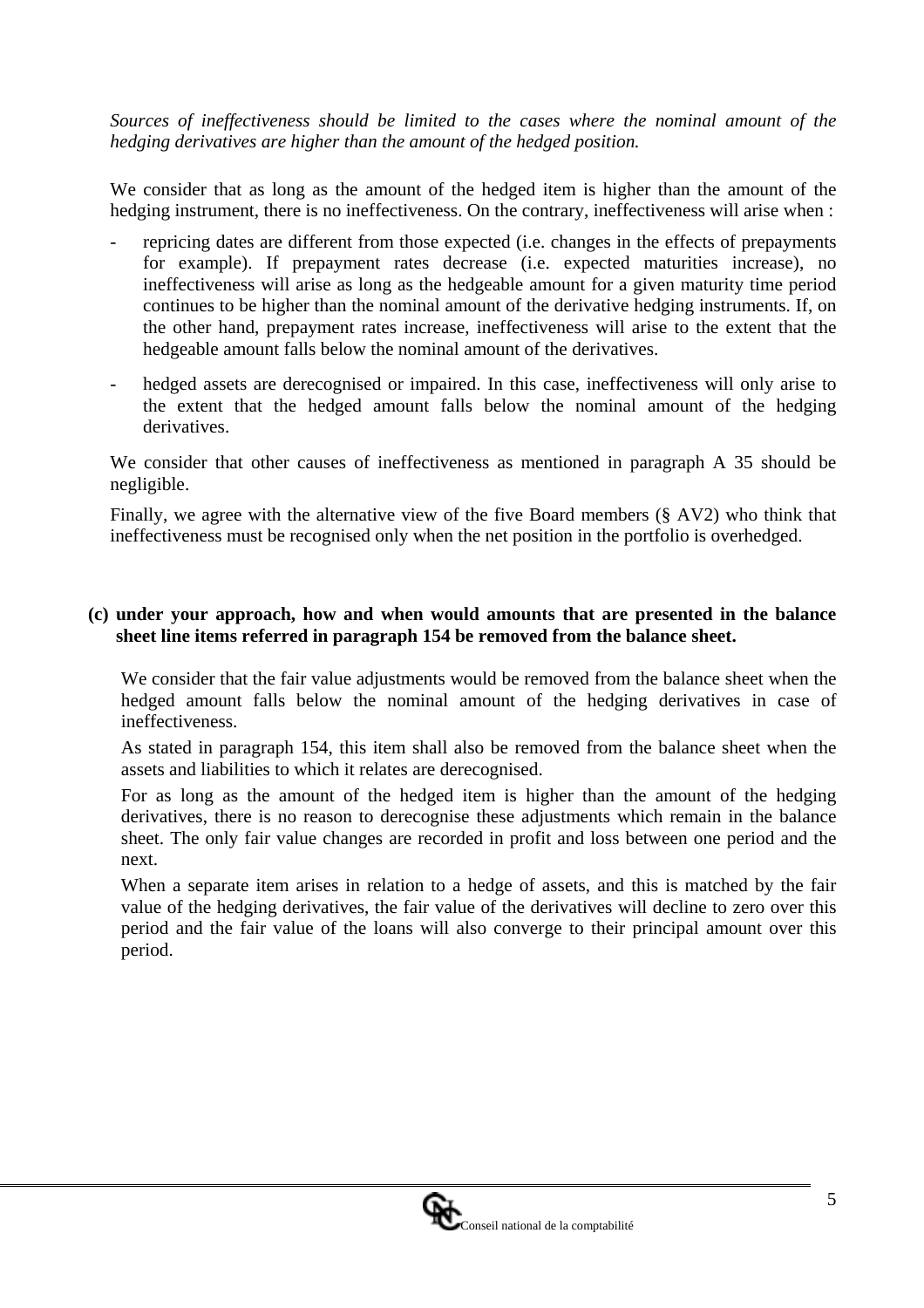## **Question 2 – The treatment of core deposits**

Draft paragraph A30(b) proposes that all of the assets (or liabilities) from which the hedged amount is drawn must be items that could have qualified for fair value hedge accounting if they had been designated individually. It follows that a financial liability that the counterparty can redeem on demand (ie demand deposits and some time deposits) cannot qualify for fair value hedge accounting for any time period beyond the shortest period in which the counterparty can demand payment. Paragraphs BC11-BC15 of the Basis for Conclusions set out the reasons for this proposal.

#### **Do you agree that a financial liability that the counterparty can redeem on demand cannot qualify for fair value hedge accounting for any time period beyond the shortest period in which the counterparty can demand payment?**

#### *No viable solution for demand deposits has been found yet*

The basic business of credit institutions is to transform stable resources into assets with maturities. To be consistent with this economics, the Board has to recognise that liabilities payable on demand have to be integrated in the resource schedule at periods resulting from the statistical analysis of the stability outstanding. Demand deposits create a real rate exposure for banks even if they bear no interest. Thus, the objective of the Asset and Liability Management is to monitor and reduce the effects of changes in interest rates on the net interest margin of credit institutions. That is why banks include demand deposits in the portfolio hedge by scheduling them to the date when they expect the total amount to be due because of net expected withdrawals. This scheduling authorises banks to determine the net position to be hedged by maturity time period.

A viable solution able to accurately reflects the economics of demand deposits would involve both accounting for demand deposits at their nominal value at origination, and include them in the hedge portfolio. This has not yet agreed upon until now.

*We do not believe that the Board, in modifying fair value hedging rules, has met the objective to define accounting rules that totally reflects the economic and financial reality of interest rate risk management.* 

The Board decided to explore whether and how IAS 39 could be amended to enable fair value hedge accounting to be used more readily for portfolio hedges, to permit an accounting treatment more in line with the economics of banking and therefore to reduce volatility due to the fact that all derivatives are accounted for at their fair value. However, the fact that core deposits can't be included in a net position to be hedged will result in increased volatility, because even though core deposits are hedged by Assets-Liabilities Management, this hedging relationship can't be recognised in the books.

As mentioned in paragraph BC 17, the Board recognised that the proposed method of designation in this Exposure-Draft would not fully resolve the core deposits issue. But there should be no situation left alone, where the accounting rules proposed by the Standard are not compatible with risk management rules. Indeed, a problem does arise where the demand deposits in a particular maturity period exceed assets, because, regarding the IAS 39 rules, it is not possible to designate an amount of those demand deposits that is subject to a fair value hedge.

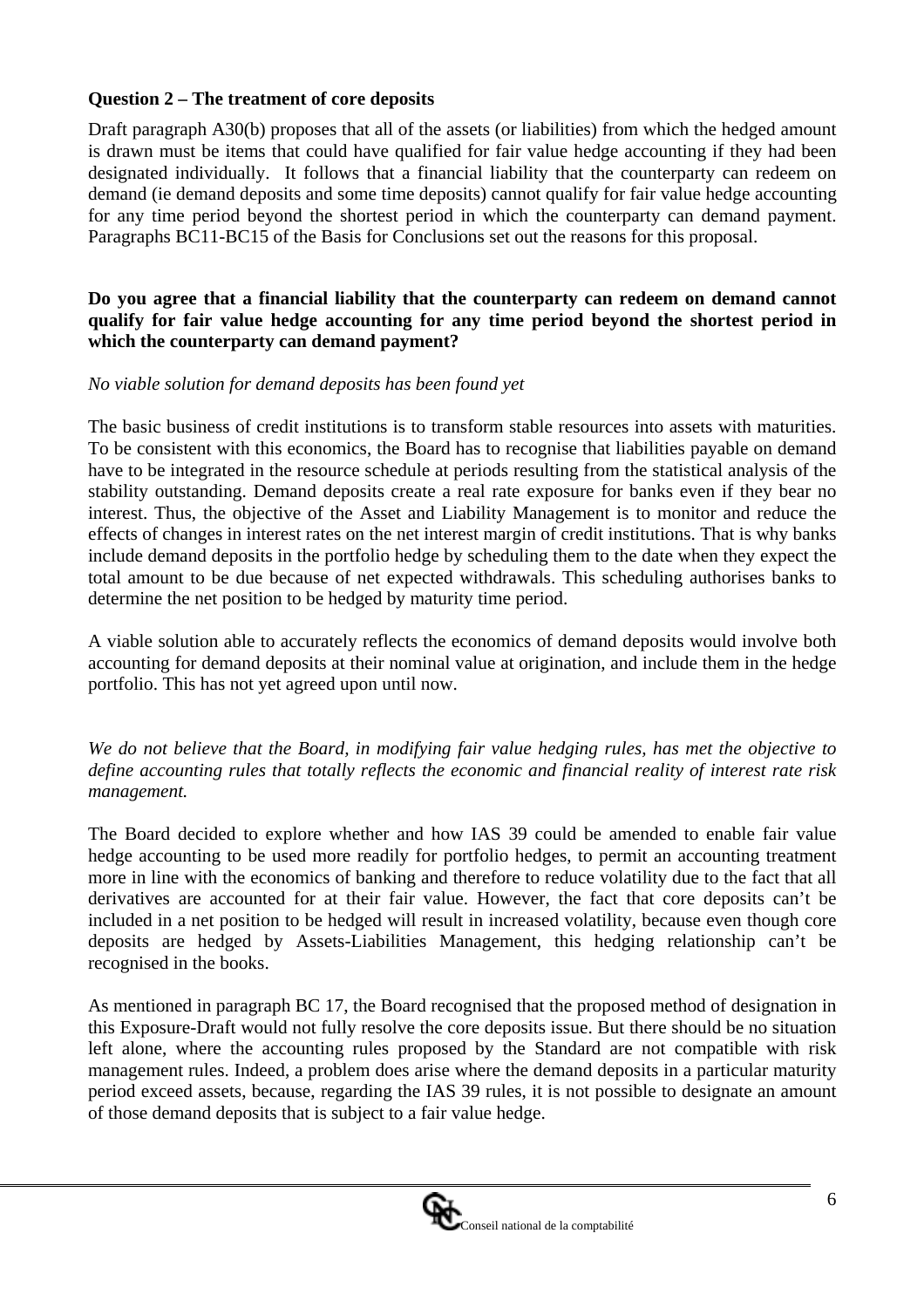*Core deposits are an important source of interest rate risk on a portfolio basis. Immediate settlement approach is based on a wrong assumption.*

Demand deposits may be contractually withdrawn at any time by customers. This possibility results in fluctuations in accounts outstanding happening at regular periods (over the same month when salaries are paid, etc.), generating a combination of various seasonal factors. The amplitude of fluctuations in demand deposits can be gauged using historical data and economic analyses. Statistical data show a very stable volume of deposits over the long term. Indeed behavioural patterns for deposit-making and taking activity can be observed and experience to date demonstrates that a part of the overall average balance is stable over several months and decreases gradually over several years as some deposit-makers close their account. Furthermore, on a portfolio basis, amounts spent on one account may be received on one other.

This is one of the analyses carried out by the ALM function required by banking regulators. Using financial risk theory, it is possible to model withdrawal patterns for existing deposits and to assign probabilities to various possible outcomes for these existing balances. It is due to the fact that, as the number of demand deposit accounts is large, one can demonstrate that the existing deposit balances will remain above a certain threshold for specific future maturities with a high level of confidence. This is the application of the Law of large numbers and of the central limit Theorem : the uncertainty associated with one account balance decreases as the number of accounts increases and the effective mean of deposit balances converges to the theoretical expected mean.

Economic analysis is therefore far removed from contractual provisions. Asset and Liability Management relies on the stability of demand deposits and places them on the resource schedule at maturity time periods resulting from the analysis above mentioned.

We are concerned that the Board's arguments do not take into consideration any form of this portfolio approach. The risk inherent in the portfolio is not the sum of the risks on all individual items.

Any efficient risk management strategy must encompass all interest rate risk exposure arising from the full scope of the banking book components. To include positions derived from assets and liabilities with maturities and those of demand deposits is a key component of the gap measurement process. That is the reason why **we believe that a portfolio of demand deposits could qualify for hedge accounting for the interest rate risk component derived from this portfolio.**

We also would like to mention that when a transaction arises between two licensed deposits takers, the price of the transaction includes other elements than the benefit that will arise from the acquisition of low cost funding (core deposits intangibles). However, the existence of these other elements does not preclude an evaluation of the value of the interest rate position induced by the deposits.

#### *Moreover, we do not agree with the comparison made in paragraph BC 14 between core deposits and a portfolio of trade receivables.*

To us, the main difference is that, in the case of trade receivables, the existence of the portfolio depends on future events (i.e. sales). We do not consider it is the case with demand deposits. Once a new account has been opened, it automatically generates future flows of cash, in and out (in the case of retail banking, wages being paid on the accounts on a monthly basis, money being spent on that monthly basis). These flows are certain as long as the account stays in the bank. We are therefore of the opinion that, on an accounting point of view, demand deposits are not related to

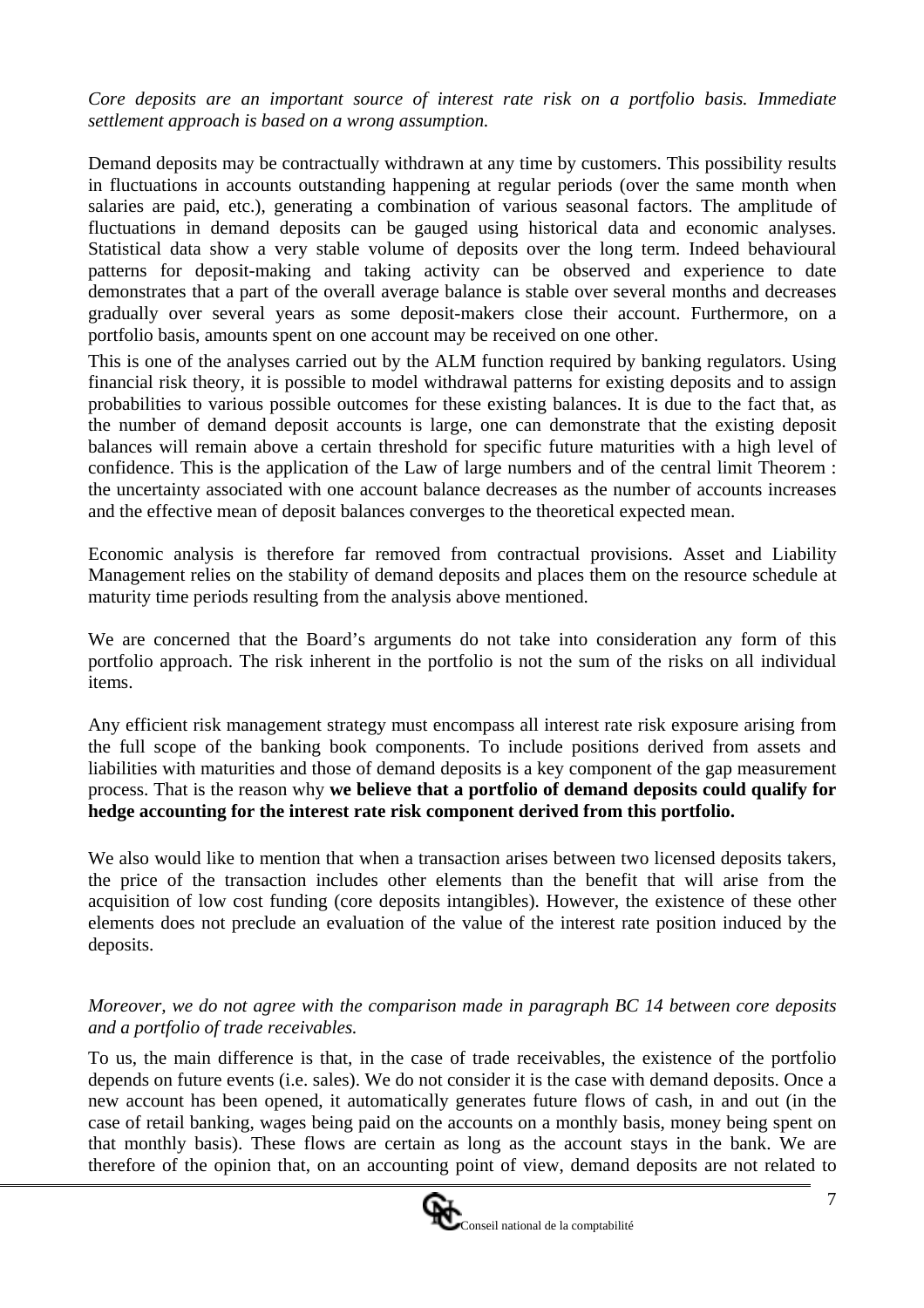future events (the actual cash flows coming in and out), but to past events (the opening of the bank account).

*Including demand deposits in a fair value hedge relationship is in line with rules of banking regulators*

This approach would be in line with generally accepted business policies and interest rate risk management approved by banking supervisors and the Basel Committee. Pillar 2 of the Basel agreement calls for a limitation of interest rate risk assumed by a bank. Under this text, the interest risk measurement process must encompass all sources of risks, including demand deposits.

Prohibiting the inclusion of hedged demand deposits in a hedge portfolio would lead to artificial volatility in the income statement as the hedging derivatives would be accounted for at their fair value, and the changes in fair value accounted for in profit and loss.

Furthermore, if core deposits are excluded from derivatives hedging, we believe that this could have the adverse effect of leading certain institutions to use for their hedging needs cash instruments that do not have such accounting limitations, but bear additional liquidity and credit risks.

*As mentioned in paragraph BC 13, to include core deposits in a portfolio hedge based on expected repayment dates is consistent with the treatment of prepayable assets, i.e. based on expected rather than contractual maturities.* 

As with assets, expected maturities for liabilities is based on the historical behaviour of customers. There is no conceptual reason to exclude this for portfolios of liabilities, even those with a demand feature.

*Considering the arguments above, the CNC wishes to propose the following accounting treatment for demand deposits, when they are part of a macro hedge of interest rate risk by credit institutions*

If demand deposits are included in a portfolio hedge relationship, they are assumed to bear the swap rate on the inception date, as for all assets and liabilities that are part of the process. As such, no profit or loss is recognised on inception of the hedge. Only the changes in fair value of the interest rate component are accounted for in profit or loss. When demand deposits are not hedged, they are accounted at their amortised cost like other assets and liabilities of the banking book.

Because the hedging derivative instruments are accounted at their fair value, in order to come up with an accounting treatment both compatible with IAS 39 and the financial reality of the operations, **we propose that the changes of fair value of the hedged instrument which corresponds to the fair value of interest rate risk position created by the demand deposits should be accounted for in the balance sheet as a valuation adjustment in order to balance the revaluation of the hedging instrument.**

We understand that, in such a system, it is of the highest importance to be able to judge the reality of the hedging, and moreover, the reality of the hedged position.

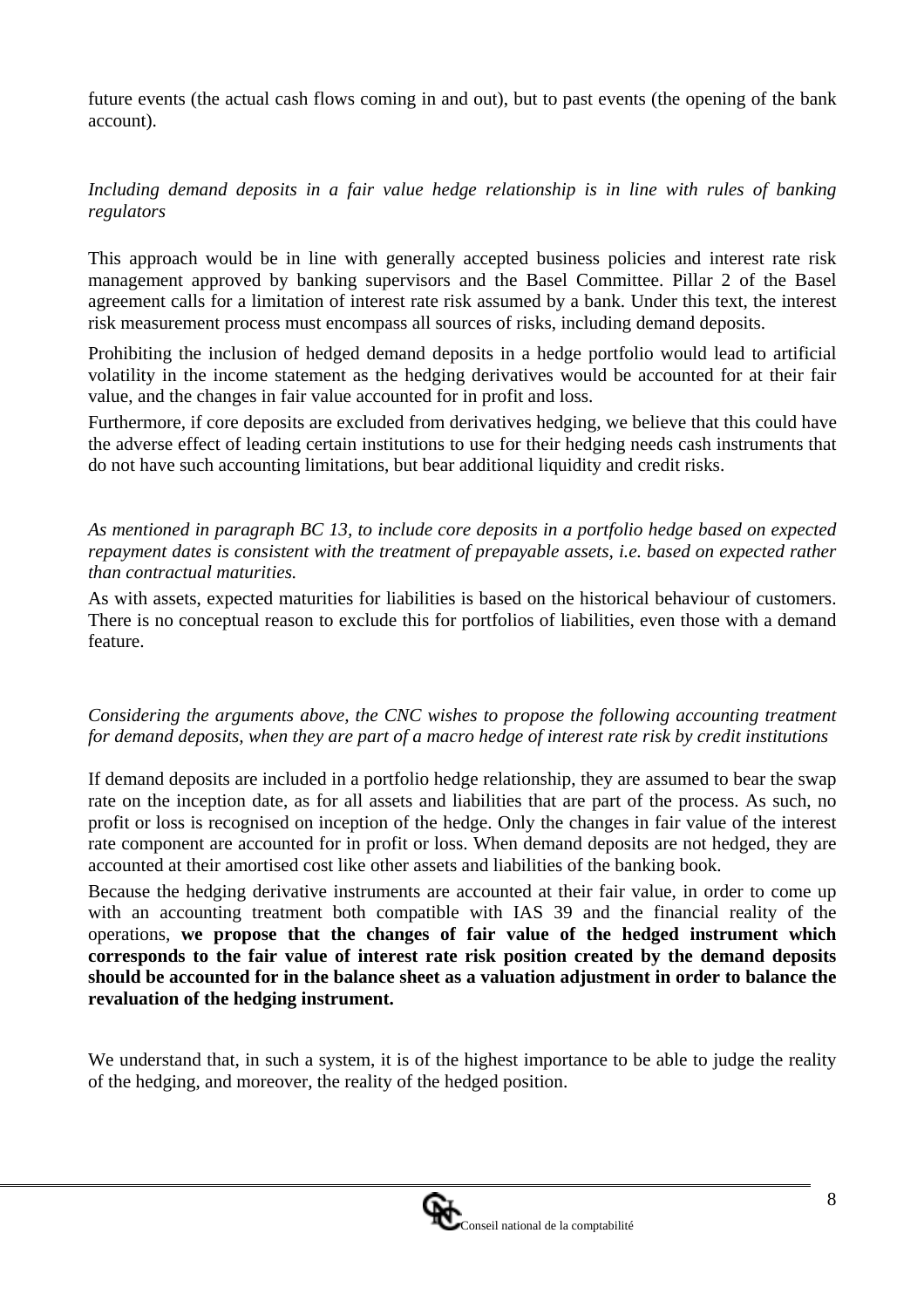To insure the reality of the hedging, we recommend that :

- the hedged instrument should be designated as such at inception,
- no reclassification of derivatives as macro-hedging instruments should be allowed,
- the same rules regarding ineffectiveness of the derivatives should be implemented in case of hedging of net liabilities, as in case of hedging of net assets.

## **(a) do you agree with the Board's decision (which confirms an existing requirement in IAS 32) that the fair value of such a financial liability is not less than the amount payable on demand? If not, why not?**

Yes, we agree with the fact that core deposits have to be accounted for at their nominal value. But it doesn't mean that core deposits have to be excluded from the hedge portfolio. Even if they are accounted at their nominal value, we consider that they have to be scheduled over several maturity time periods to determine the net position to be hedged as previously described. Credit institutions hedge the interest rate risk inherent to the portfolio of demand deposits, not their entire fair value changes.

The fact that a core deposit is recorded at its nominal amount without any premium does not lead to the conclusion that the fair value of core deposits portfolio is the sum of its individual balance nominal.

## **(b) would your view result in such a liability being recognised initially at less than the amount received from the depositor, thus potentially giving rise to a gain on initial recognition? If not, why not?**

No, we consider that including core deposits in a hedged portfolio doesn't give rise to a gain on initial recognition, because hedged core deposits bear the derivative interest rate at initial recognition. Furthermore, at inception, the nominal value is equal to the cash given by the depositor. These amounts are recorded at proceed and no gain or loss have to be accounted.

## **If you do not agree that is the result, how would you characterise the change in value of the hedged item?**

In case of a net hedged position derived from demand deposits, the changes of fair value of the hedging derivatives offset the changes of interest rate risk position created by the demand deposits portfolio. We propose, that as an exception, a valuation adjustment on demand deposits would be recognised. As a result, both would be balanced off against each other in the income statement.

# *Additional comment : cash flow hedging is inapplicable in the context of demand deposits*

We consider that the cash flow hedge approach as a means to manage the core deposit issue is not appropriate for the following reasons :

- If some credit institutions are always liabilities sensitive due to their large core deposits base, most of them are, for numerous maturities, asset sensitive or liability sensitive depending on their production. Operationally, certain derivatives that were previously designated in a fair